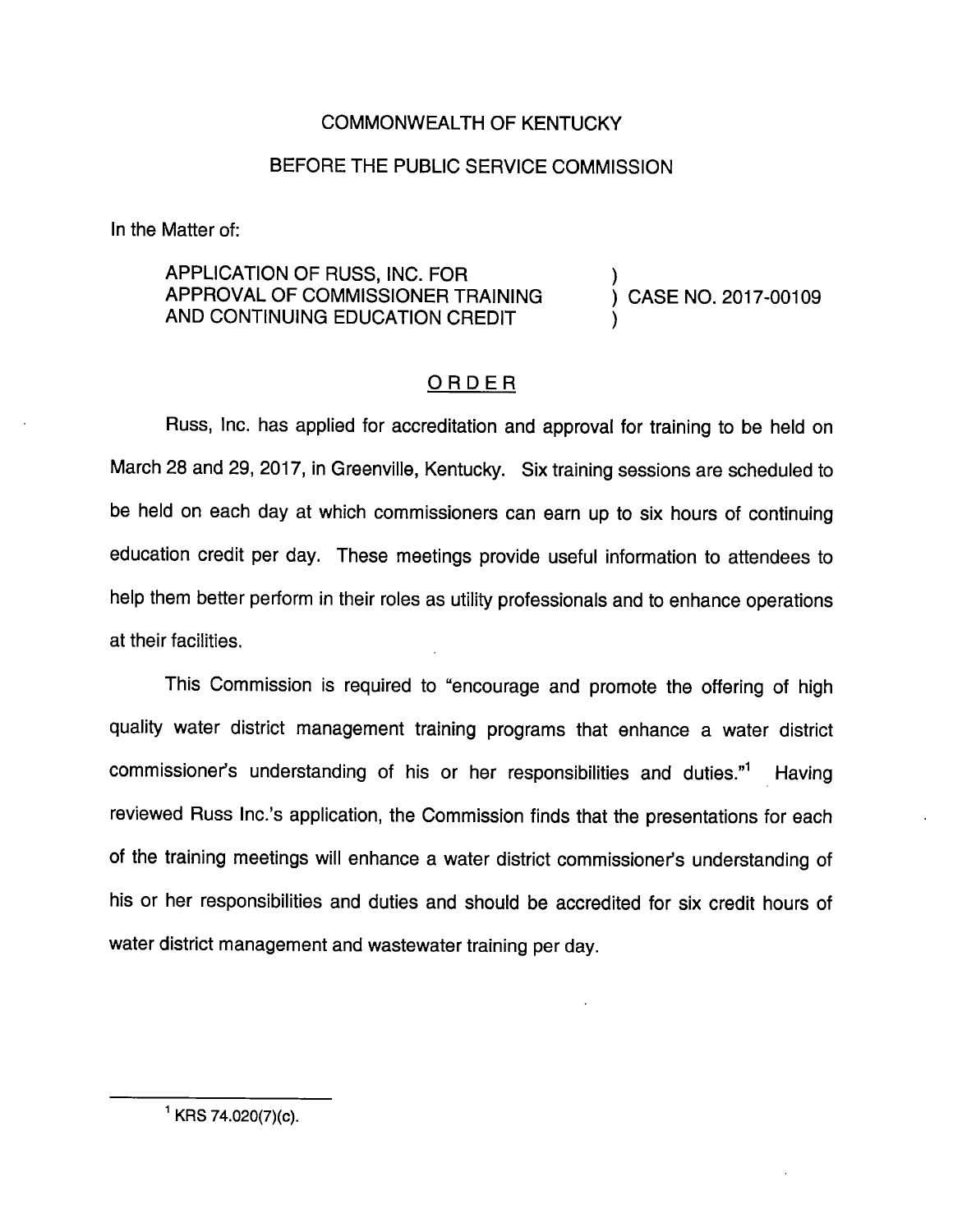IT IS THEREFORE ORDERED that:

1. The presentations at the Russ, Inc. training to be held March 28 and 29, 2017, in Greenville, Kentucky, are accredited and approved for a maximum of six credit hours of water district management and wastewater training per day.

2. Russ, Inc. shall retain a record of all water district commissioners attending the accredited and approved presentations.

3. No later than 30 days after each presentation, Russ, Inc. shall file with the Commission:

a. A sworn statement attesting that the accredited instruction was performed;

b. A description of any changes in the presenters or the proposed curriculum that occurred after Russ, Inc.'s application;

c. The name of each attending water district commissioner, his or her water district, and the number of hours that he or she attended;

d. A copy of any written material given to water commissioners attending each presentation; and

e. Documents indicating whether the Kentucky Board of Certification of Water Treatment and Distribution System Operators and the Kentucky Board of Certification of Wastewater System Operators approved the trainings for continuing education credit.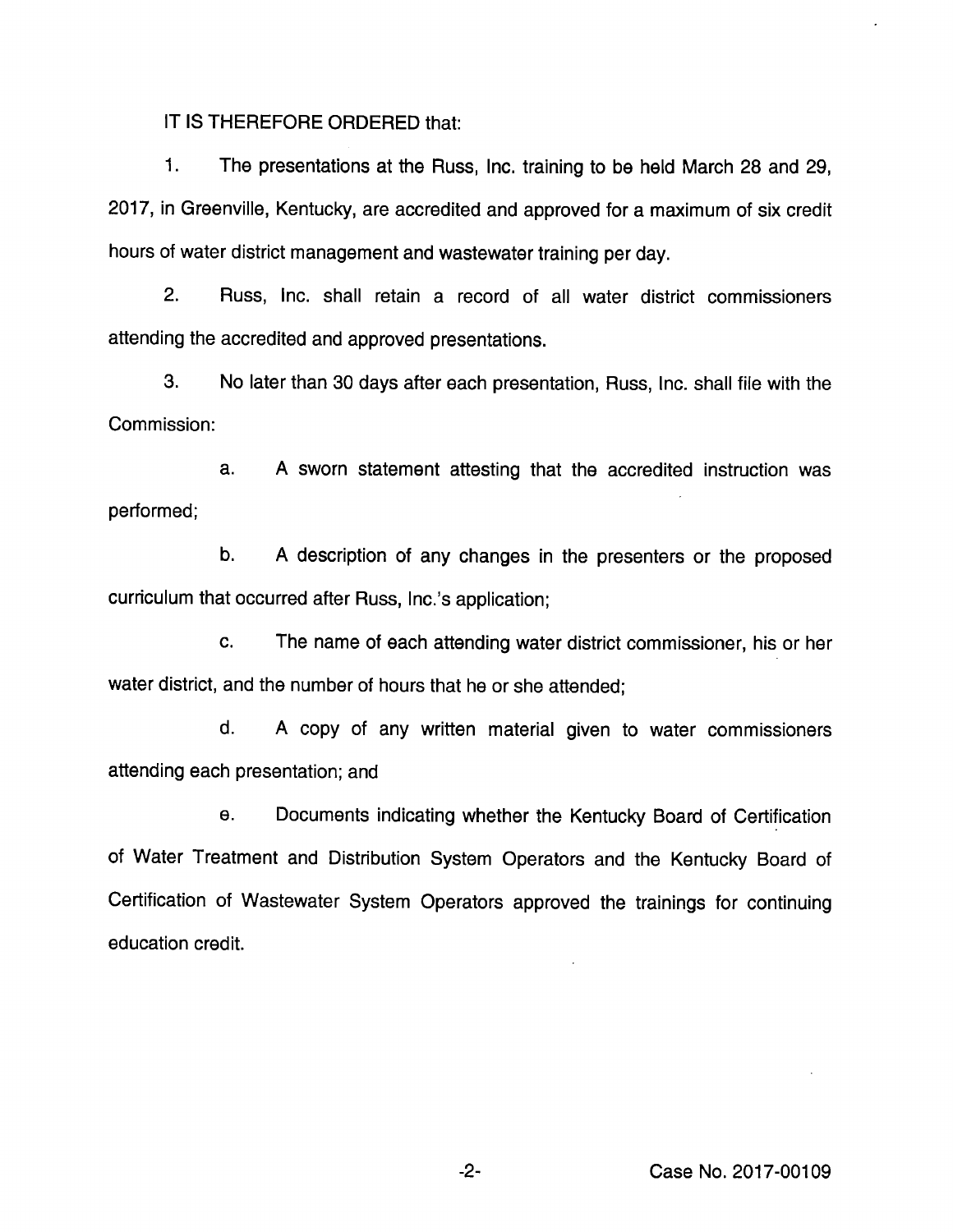## By the Commission



**ATTEST:** latheres  $\mathfrak{a}$ **Executive Director** 

Case No. 2017-00109